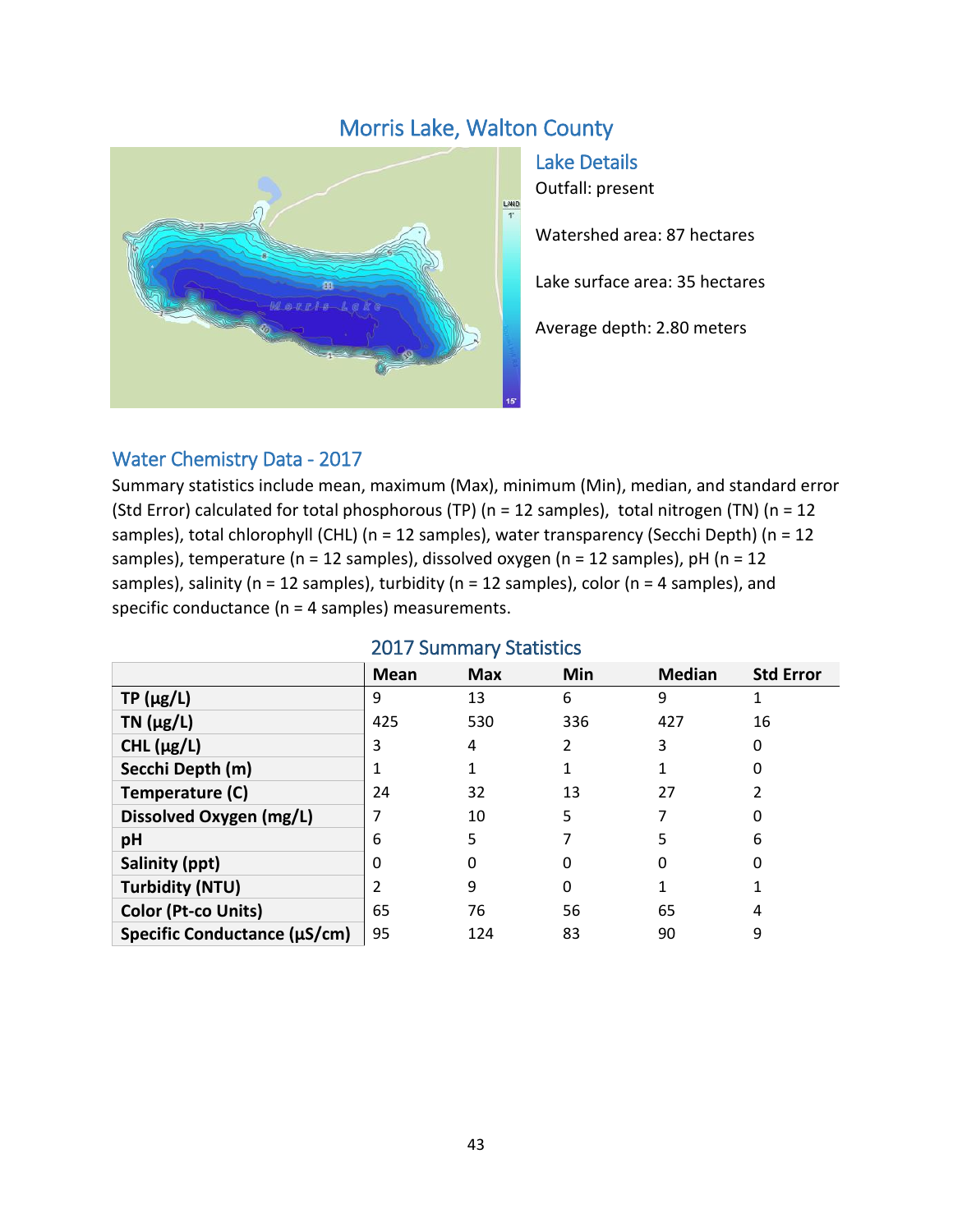### Water Chemistry Data - 2002 through 2017

Summary statistics include mean, maximum (Max), minimum (Min), median, and standard error (Std Error) summary statistics calculated on an annual basis using monthly data for total phosphorous (TP), total nitrogen (TN), total chlorophyll (CHL), water transparency (Secchi Depth), temperature, dissolved oxygen, pH, salinity, turbidity, color, and specific conductance. Summary statistics represent Long-Term analyses among annual means from 2002 through 2017.

|                              | Mean | <b>Max</b> | Min | <b>Median</b> | <b>Std Error</b> |
|------------------------------|------|------------|-----|---------------|------------------|
| $TP(\mu g/L)$                | 8    | 11         | 4   | 9             | 0                |
| $TN$ ( $\mu$ g/L)            | 533  | 702        | 290 | 539           | 27               |
| CHL $(\mu g/L)$              | 2    | 5          |     | 2             | 0                |
| Secchi Depth (m)             |      |            |     |               | 0                |
| Temperature (C)              | 23   | 26         | 20  | 22            | 0                |
| Dissolved Oxygen (mg/L)      |      | 8          | 6   | 7             | 0                |
| pH                           | 6    | 5          | 6   | 6             | 6                |
| Salinity (ppt)               | 0    | 3          | 0   | 0             | 0                |
| <b>Turbidity (NTU)</b>       | 2    | 8          |     |               |                  |
| <b>Color (Pt-co Units)</b>   | 72   | 181        | 4   | 94            | 15               |
| Specific Conductance (µS/cm) | 310  | 3530       | 69  | 241           | 369              |

## Long-Term Summary Statistics